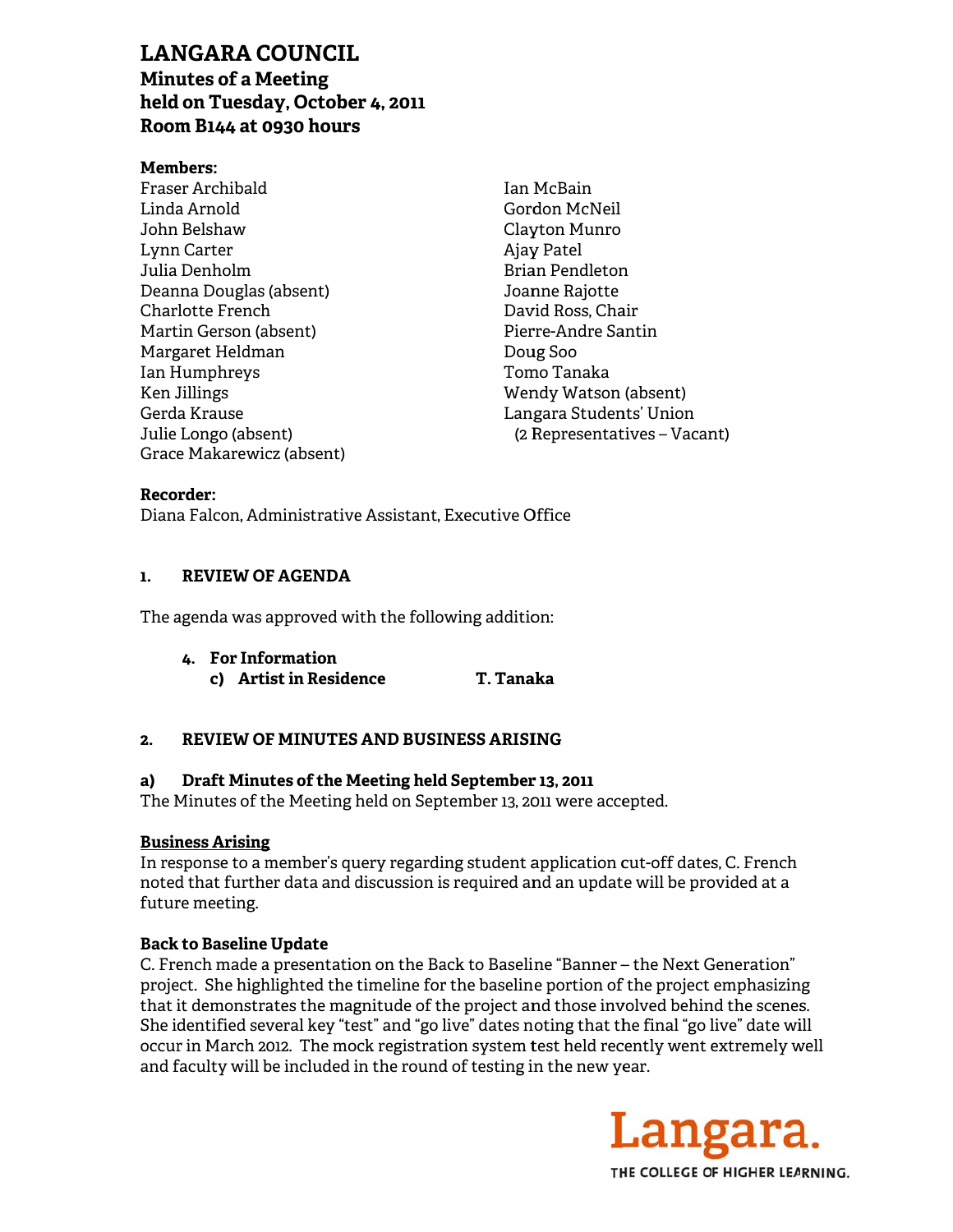## **3. CURRICULUM ITEMS**

### **a) Education Council Meeting held on September 20, 2011**

G. Krause highlighted the summary report of the Education Council meeting held on September 20, 2011 noting program and course changes; a new course in Recreation; discontinued courses; the adoption of the Education Council bylaws that will be reviewed annually; and, the signing of a Memorandum of Understanding between Langara and INSCOL Academy.

There were no items with financial implications.

The Education Council Summary Report for September 20, 2011 was received for information.

# **4. FOR INFORMATION**

### **a) President's Update**

D. Ross provided an update on the following:

- Advanced Education Minister Naomi Yamamoto and Acting Deputy Minister Cheryl Wenezenki-Yolland visited Langara on July 21, 2011 to tour the campus and meet with students;
- Dawn Minty was recently appointed Acting Assistant Deputy Minister, Advanced Education;
- Other changes in the post-secondary sector include a vacancy for an Assistant Deputy Minister in the Public Sector Employers' Council;
- The Premier announced key steps in a provincial goal to increase International student enrolment by 50% over four years;
- The Premier is initiating a two-week trade mission to China and India which will focus mainly on forestry, mining, seafood, community services and international education;
- The Premier's "Canada Starts Here: The BC Jobs Plan" will be released shortly;
- Some pressure on trades enrolment across the province;
- Langara's domestic enrolments are consistent with the previous year while international enrolments have slightly decreased;
- Province's budget priority is to balance the budget which is projected to take a year longer than anticipated due to the reversal of the HST and economic uncertainty; and,
- The provincial grant is currently being sustained but without increase; and,

### **b) Student Engagement Centre Update**

I. Humphreys made a presentation on the Student Engagement Centre's role in strategic enrolment management noting that it will: enhance existing student services; act as a referral source to other student services; coordinate new student and parent orientation; and provide employment support initiatives to students. He also noted that recruitment will begin for a Student Engagement Centre Advisory Committee (SECAC)